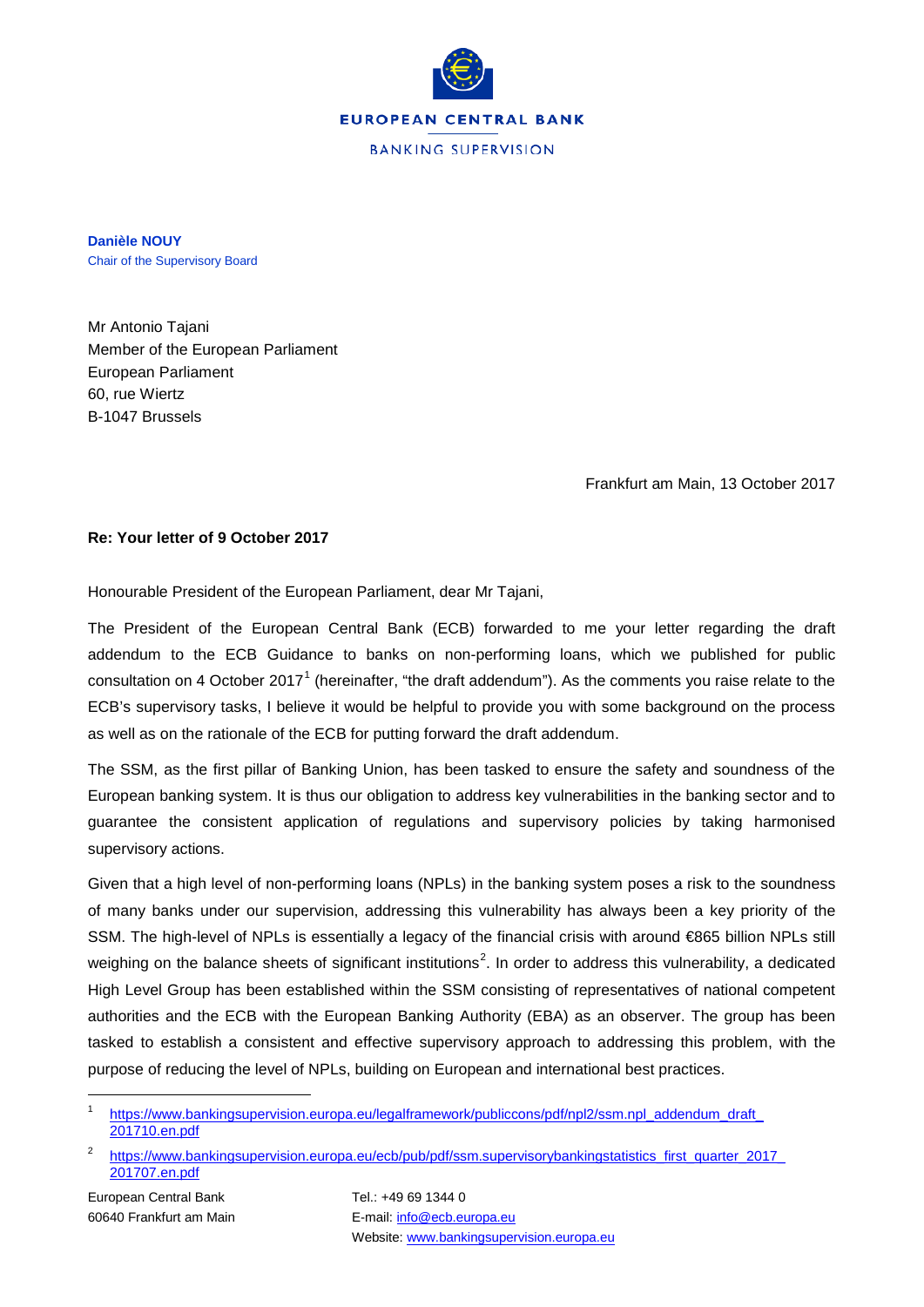As a first step, after a successful public consultation process, in March 2017 we published the ECB's NPL Guidance setting out the ECB's expectations as to how banks should manage their NPLs. In June 2017, we published an extensive stocktake of national practices related to NPLs across 19 Member States participating in the banking union, which clearly identified the need for further joint actions by all relevant stakeholders to address existing and future NPL issues. In parallel to the work of the High Level Group, the Financial Services Committee (FSC) established a work stream – in which the ECB also participated – laying the groundwork for the Council conclusions on Action plan to tackle non-performing loans in Europe in July 2017<sup>[3](#page-1-0)</sup>. The ECB's efforts to address the problem of NPLs are fully consistent with the Council conclusions, the FSC's NPL report<sup>[4](#page-1-1)</sup> and the Commission's Communication on Completing the Banking Union<sup>[5](#page-1-2)</sup> as explained below.

The rationale of the draft addendum is to foster a more timely provisioning practice for new NPLs from 2018 onwards in order to avoid a renewed increase of NPLs in the future. It sets out the ECB's supervisory policy for addressing NPLs and provides credit institutions with the ECB's supervisory expectations, aiming to provide clarity and a level playing field. As part of a periodic comply-or-explain process, credit institutions are asked to demonstrate, on the basis of acceptable evidence, if the supervisory expectations are not justified in a specific case<sup>[6](#page-1-3)</sup>. If, after this process, the ECB still considers on a case by case basis provisioning levels to be inadequate for prudential purposes, it may adopt supervisory measures (so-called Pillar 2 measures) to ensure that credit institutions reassess and increase respective risk coverage in order to meet prudential expectations. There is therefore no automaticity.

Section 2.2 of the published draft Addendum provides full details on the related regulatory context, referencing Articles 74, 79, 88, 97 (and 104 insofar the ECB concludes that supervisory measures are warranted to address a bank's risks relating to NPLs) of Capital Requirements Directive IV<sup>[7](#page-1-4)</sup> as well as paragraph 479 of the EBA Supervisory Review and Evaluation Process (SREP) Guidelines.<sup>[8](#page-1-5)</sup>

The FSC's NPL report and the European Commission's Report on the Single Supervisory Mechanism published on 11 October 2017 encourage the ECB, where necessary, to apply the relevant Pillar 2 measures. The Commission's Report states in this respect that *"the ECB is encouraged to apply the whole panoply of supervisory powers to allow risks to be addressed through the most suitable supervisory tools. Existing powers include the possibility for the competent authority to influence a bank's provisioning level within the limits of the applicable accounting framework and to apply the necessary adjustments (deductions and similar treatments) in case, for example, accounting provisioning is not sufficient from a supervisory perspective"*. [9](#page-1-6)

<span id="page-1-0"></span> <sup>3</sup> <http://www.consilium.europa.eu/en/press/press-releases/2017/07/11-conclusions-non-performing-loans/>

<span id="page-1-1"></span><sup>4</sup> <http://data.consilium.europa.eu/doc/document/ST-9854-2017-INIT/en/pdf>

<span id="page-1-2"></span><sup>5</sup> [http://ec.europa.eu/finance/docs/law/171011-communication-banking-union\\_en.pdf](http://ec.europa.eu/finance/docs/law/171011-communication-banking-union_en.pdf)

<span id="page-1-3"></span> $6$  Section 2(3) of the draft Addendum.

<span id="page-1-4"></span> $7$  Directive 2013/36/EU of the European Parliament and of the Council

<span id="page-1-5"></span><sup>8</sup> EBA/GL/2014/13

<span id="page-1-6"></span>Page 2 of 3 [https://ec.europa.eu/info/sites/info/files/171011-ssm-review-report\\_en.pdf](https://ec.europa.eu/info/sites/info/files/171011-ssm-review-report_en.pdf)